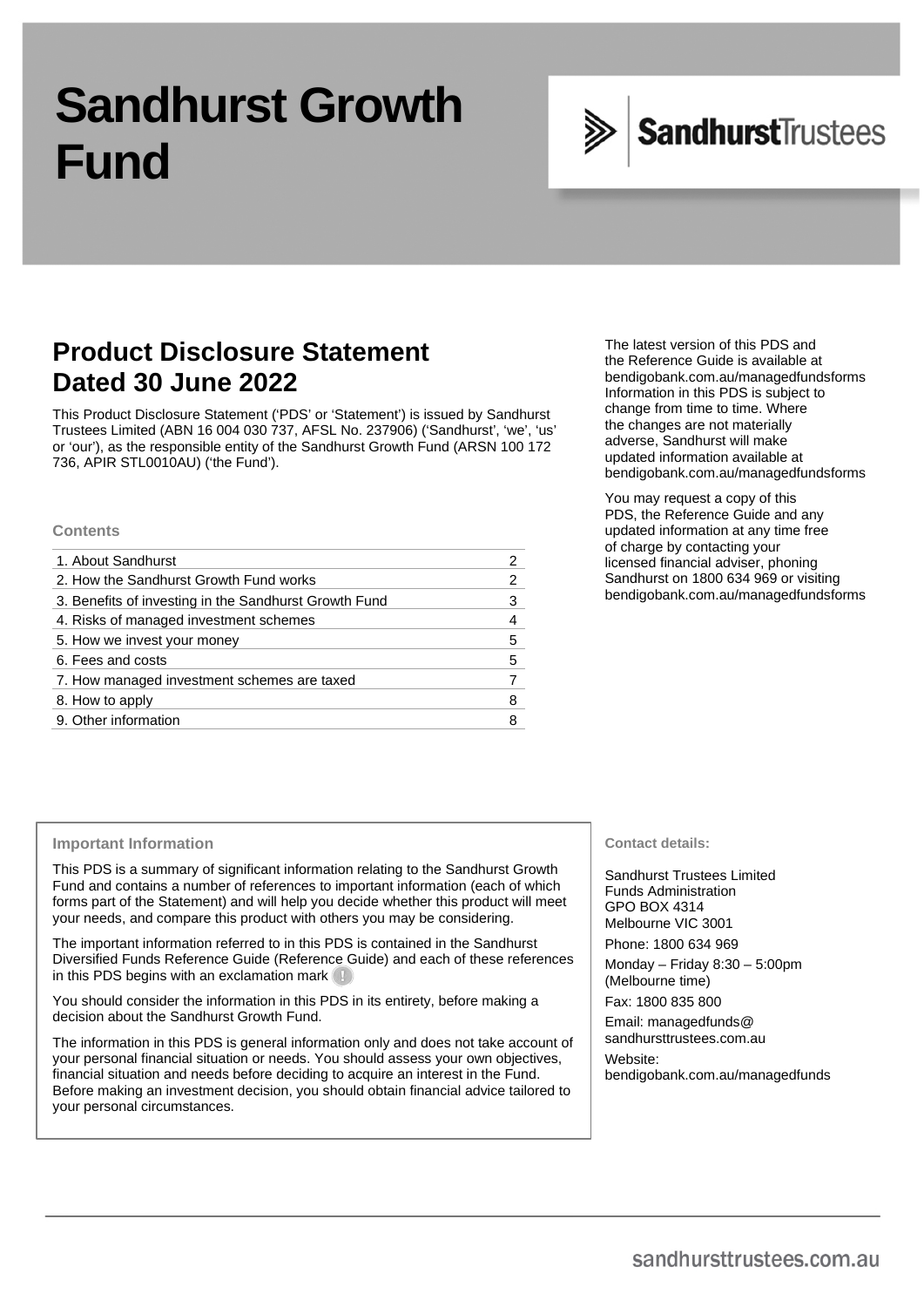## **1. About Sandhurst**

Sandhurst is the Fund's responsible entity and investment manager. Sandhurst is responsible for overseeing the Fund's operation, and managing and administering the Fund in the best interests of investors.

Sandhurst is a wholly owned subsidiary of Bendigo and Adelaide Bank Limited (ABN 11 068 049 178, AFSL No. 237879) (Bendigo and Adelaide Bank) and is part of the Bendigo and Adelaide Bank Group, which comprises Bendigo and Adelaide Bank and its related entities.

We are a highly regarded financial services provider and part of Bendigo and Adelaide Bank's wealth management arm. Established in 1888, we have evolved from a traditional trustee company to a modern full-service wealth manager. Like Bendigo and Adelaide Bank, we have a strong focus in supporting the people, communities and initiatives from which we draw our ongoing success.

Sandhurst manages the Fund predominantly by investing in two funds, namely the Bendigo Growth Wholesale Fund, ARSN 100 445 476, APIR STL0014AU and the Bendigo Growth Index Fund, ARSN 152 963 687, APIR STL0034AU (referred to as the 'Underlying Investments').

The assets of the Underlying Investments are managed by a selection of qualified asset managers selected by Sandhurst (in its capacity as responsible entity for the Underlying Investments), including Sandhurst itself. As responsible entity of the Underlying Investments, Sandhurst reviews the performance of the asset managers engaged to manage the Underlying Investments on a regular basis and, as a part of its investment review process, may remove or add an asset manager at any time without notice.

## **2. How the Sandhurst Growth Fund works**

## **Structure**

The Fund is a registered managed investment scheme, whereby your money is pooled with other investors' money. Sandhurst invests this money on behalf of all the Fund's investors. This means that you have access to certain investments that you may not otherwise be able to access on your own. The ASIC website [www.moneysmart.gov.au](https://moneysmart.gov.au/) has more information on managed investment schemes.

The Fund is established under a constitution (Constitution), which sets out your rights and the powers and responsibilities of Sandhurst. You can obtain a copy of the Constitution free of charge by contacting us.

Under the Corporations Act 2001 (Corporations Act), the Fund is required to have a compliance plan lodged with ASIC. The compliance plan is audited annually and sets out measures that Sandhurst will implement to ensure that the Fund's operation complies with the Corporations Act and the Constitution.

## **About units and unit pricing**

The Fund is unitised, meaning that when you invest in the Fund, you purchase units that represent a beneficial interest in the Fund's assets (but not in any particular underlying asset).

The unit price is calculated each business day (i.e. any day that is not a weekend or a public holiday in Melbourne, Victoria) by dividing the Fund's net asset value by the number of units on issue, and is adjusted for transaction costs including the buy/sell spread (see section 6 'Fees and costs' in this PDS and section 3 'Fees and costs' in the Reference Guide for further information). Valuations of the Fund's assets are conducted at any time determined by Sandhurst, at regular intervals appropriate to the nature of the asset, and such times as required in the Constitution. The unit price will vary as the market value of the assets in the Fund rises or falls. The latest

## unit prices are available at

[bendigobank.com.au/managedfundsprices](https://bendigobank.com.au/managedfundsprices)

Sandhurst has adopted a unit pricing policy setting out the principles which we apply when exercising unit pricing discretions under the Constitution. You can request a copy of the policy and other documents relating to unit pricing discretions free of charge by calling Sandhurst.

## **Applications and withdrawals**

You can make applications and withdrawals at any time, subject to the following minimum requirements (which Sandhurst may change at its discretion):

| Minimum initial investment    | \$500                                                                   |
|-------------------------------|-------------------------------------------------------------------------|
| Minimum additional investment | \$100 or a minimum of<br>\$50 per month via the<br>regular savings plan |
| Minimum withdrawals           | \$500                                                                   |
| Minimum switches              | \$500                                                                   |
| Minimum investment balance    | \$500                                                                   |

Note: Sandhurst may accept lesser amounts at its discretion.

Sandhurst will retain any interest earned on application money before it is paid into the Fund.

## **Initial investment**

To acquire units in the Fund, you will need to complete an Application Form. If a completed Application Form is received and accepted before 12 noon Melbourne time on a business day, the application will be processed using the Fund's application price calculated as at the close of business on that day. Otherwise, the following business day's application price will be used (these conditions also apply to additional investments – see below). Payment can be made by cheque or direct debit (if using direct debit, you will need to complete the relevant section of the Application Form) or other method acceptable to Sandhurst. In certain circumstances, Sandhurst reserves the right to refuse an application or accept only part of an application or change processing times. The Application Form is available at [bendigobank.com.au/managedfundsf](https://bendigobank.com.au/managedfundsforms)orms

## **Additional investments**

You can increase your investment by acquiring units in the Fund at any time, with payment made by BPAY®, cheque, direct debit or other method acceptable to Sandhurst. Units will be issued in accordance with the initial investment timings listed above. You should obtain a copy of the most up-to-date PDS for this Fund when making additional investments, as the investment will be made on those terms. In certain circumstances, Sandhurst reserves the right to refuse an additional investment or accept only part of an additional investment, (for example, if the Fund is closed to additional investments) or change processing times.

The Investment Contribution Form is available at [bendigobank.com.au/managedfundsf](https://bendigobank.com.au/managedfundsforms)orms

® Registered to BPAY Pty Ltd ABN 69 079 137 518

## **Regular savings plan**

The Fund offers a regular savings plan with a minimum investment of \$50 per month. Simply complete this election on your Application Form, or alternatively, you can establish a regular savings plan at any time by completing the Investment Contribution Form available at

[bendigobank.com.au/managedfundsf](https://bendigobank.com.au/managedfundsforms)orms and nominate your contribution amount.

## **Withdrawal requests**

You can decrease your investment by withdrawing some or all of your units by sending Sandhurst a completed Withdrawal Form. If your Withdrawal Form is received and accepted before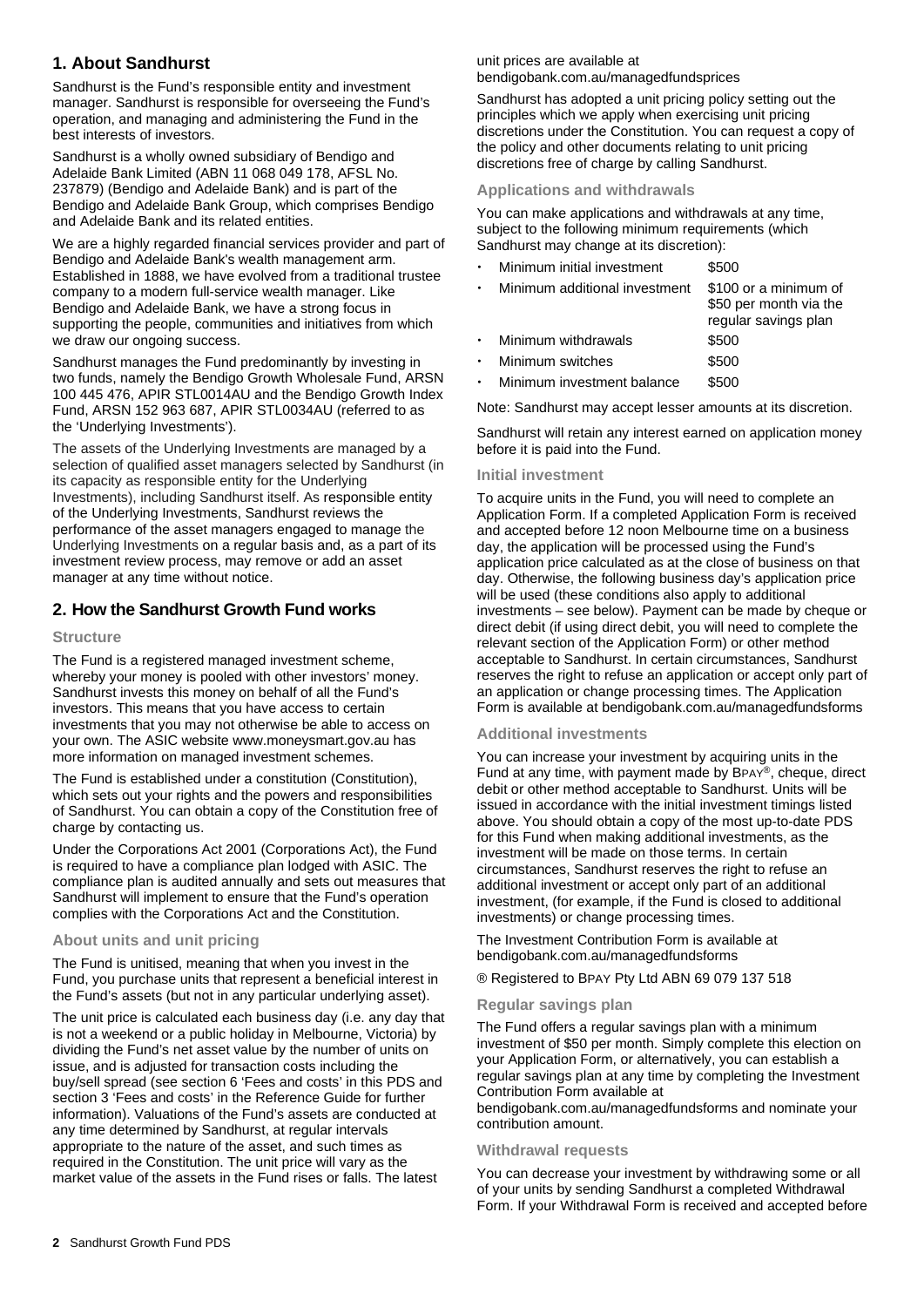12 noon Melbourne time on a business day, the withdrawal will be processed using the Fund's withdrawal price calculated as at the close of business on that day. Otherwise, the following business day's withdrawal price will be used. If you make a withdrawal request which would result in your investment balance falling below the minimum investment balance as set out above under the heading "Applications and withdrawals", Sandhurst may at its discretion treat your withdrawal request as relating to all of your remaining units in the Fund.

The Withdrawal Form is available at [bendigobank.com.au/managedfundsf](https://bendigobank.com.au/managedfundsforms)orms

After Sandhurst has received and accepted a completed Withdrawal Form, withdrawals are normally paid within 5 business days of the withdrawal date (however, the Fund's Constitution allows up to 30 days or such longer period as Sandhurst determines in certain circumstances). Withdrawals will be credited directly to your nominated account or a cheque can be sent to you upon request.

In extraordinary circumstances, Sandhurst reserves the right to suspend withdrawals from the Fund, such as if in the reasonable opinion of Sandhurst, it is in the best interests of investors as a whole to do so. In some circumstances, such as when there is a freeze on withdrawals, you may not be able to withdraw your units in the Fund within the usual period for withdrawal requests. Sandhurst reserves the right to change processing times.

## **Minimum investment balance**

If the current value of your investment falls below the minimum investment balance as set out above under the heading "Applications and withdrawals", Sandhurst may at its discretion, by giving at least 30 days' notice, redeem your interests in the Fund and pay the proceeds to you.

## **Switching and transfers**

You may switch from the Fund to other funds operated by Sandhurst and which are listed on the Switch Form (available at bendigobank.com.au/managedfundsforms).

When you request a switch we will redeem your existing units in the Fund at the next available redemption price and we will use the proceeds to buy the units in the new fund at the relevant application price. There is currently no charge for switching between funds, however buy/sell spreads do apply. Switching from one fund to another fund may give rise to tax consequences and it is recommended that you check the tax implications with your accountant or financial adviser before switching.

When making a switch the minimum balance and transaction amounts of the respective funds must be met. You should obtain a copy of the most up-to-date PDS for each fund when requesting a switch, as the switch will be made on the terms of that PDS and the Switch Form. These documents and the Switch Form are available at [bendigobank.com.au/managedfundsf](https://bendigobank.com.au/managedfundsforms)orms

You can also transfer your units in the Fund to another person. To discuss what is required for a transfer, please contact us on 1800 634 969.

## **Income distributions**

The Fund may earn income such as dividends, interest and other distributable income, as well as net realised capital gains on the sale of underlying assets. It is Sandhurst's intention that the full amount of the Fund's taxable income in each financial year be distributed to investors. The amount of distributions will vary from period to period and there may be periods in which no distribution is made. Distributions are calculated half yearly as at 30 June and 31 December, and normally paid within 2 months.

Your entitlement to distributions is calculated by dividing the total distribution amount by the total number of units on issue at the distribution date, and multiplying the result by the number of units you hold on that date. If you withdraw units prior to the

distribution date, you will not receive any distribution for the period you held those units in the relevant distribution period. However, the Fund's unit price will incorporate the distribution entitlement up to the withdrawal date.

- You can choose to have your distributions either:
- reinvested in further units in the same Fund; or
- paid to you by direct credit to your nominated account.

If you do not make a choice, or if a direct credit rejection occurs, then your distributions will be automatically reinvested by acquiring additional units in the Fund at the unit price applicable at the end of the relevant distribution period (the buy/sell spread does not apply to reinvested distributions). You can change your choice for receiving distribution payments by advising Sandhurst at least 10 business days before the end of the relevant distribution period. Otherwise, the change to your distribution instructions will not occur until after the next distribution is paid. Distributions will not be paid by cheque.

 You should read the important information about 'Acquisition and disposal of units' before making a decision. Go to section 1 of the Reference Guide at [bendigobank.com.au/managedfundsf](https://bendigobank.com.au/managedfundsforms)orms The material relating to the 'Acquisition and disposal of units' may change between the time when you read this Statement and the day when you acquire the product.

## **3. Benefits of investing in the Sandhurst Growth Fund**

The significant features and the significant benefits of the Fund include:

- **Ready-made diversification:** The Fund provides a readymade diversified solution. It provides exposure to a variety of different asset managers and styles that invest across the asset classes of Australian and international shares, property and infrastructure, alternative assets, Australian and international fixed interest securities and cash through holdings in the Underlying Investments.
- **Access to leading professional asset managers:** The Fund, predominantly through holdings in the Underlying Investments, provides access to the resources and knowledge of a number of different professional asset managers who specialise in managing specific asset classes and who research and monitor investment markets to find the best opportunities.
- **Capital growth with moderate income:** The Fund is designed to be a long term investment that aims to deliver capital growth with moderate income. If you choose to reinvest your distributions you can benefit from the power of compounding, which allows you to generate returns on your reinvested distributions to optimise your investment earnings over the long term.
- **A simple and convenient way to invest:** The Fund is designed to make investing easy for you. We handle all the investment decisions, paperwork and administration, and provide you with regular information and reporting on your investment. Our application process is straightforward and our friendly staff are on hand to assist you with any queries regarding your investment.
- **Flexible ways to invest:** The Fund offers a low minimum initial investment amount and flexible ways to add to your investment. You can increase your investment at any time by using BPAY, direct debit or cheque. The Fund also offers the convenience of a regular savings plan so you can add to your investment on a regular basis with as little as \$50 per month. Regular investments can be deducted straight from your bank account.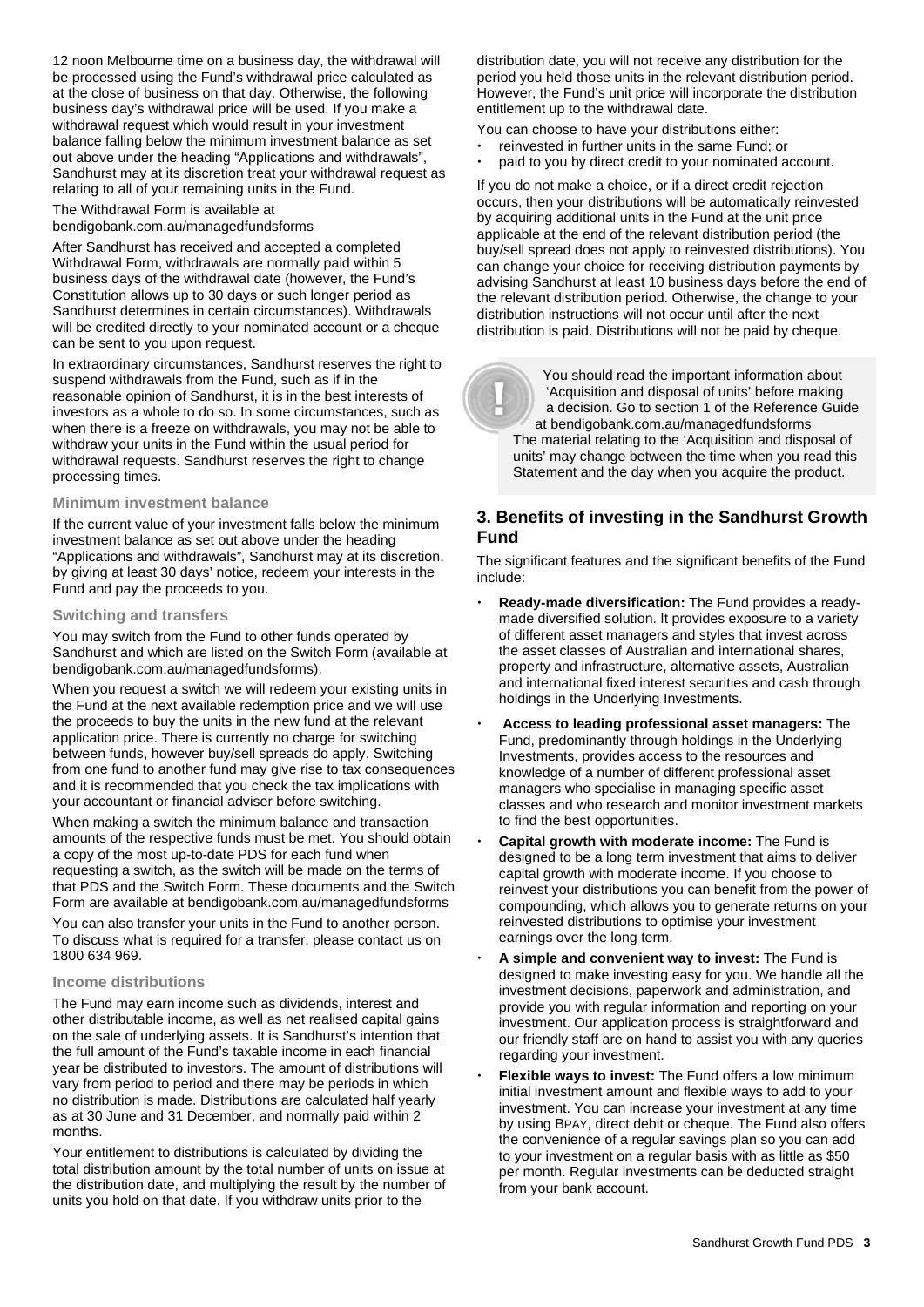- **Regular savings plan**: The Fund offers the convenience of a regular savings plan so you can add to your investment on a regular basis with as little as \$50 per month. Regular investments can be deducted straight from your bank account.
- **A responsible entity with a proven record:** Sandhurst aims to create wealth for investors by employing a disciplined and conservative approach to managing quality investments. This approach means Sandhurst (in its capacity as responsible entity for the Underlying Investments) monitors and allocates the assets of the Underlying Investments between specialist asset managers who we believe will contribute to achieving the Fund's investment return objective.

The Fund aims to provide a simple, cost-effective solution to help you save for your future.

## **4. Risks of managed investment schemes**

The purpose of this section is to inform you of the types of significant risks that may apply to an investment in the Fund and is a summary only. It does not purport to be a comprehensive statement of all the risks.

In identifying the significant risks associated with the Fund itself, the risks associated with the Underlying Investments are also risks of the Fund. We have therefore also considered the risks resulting from the investment management activities of the asset managers of the Underlying Investments.

All investments carry risk. Different investment strategies may carry different levels of risk, depending on the assets that make up the investment strategy. Generally, assets with the highest long-term returns may also carry the highest level of short-term risk.

The significant risks of investing in the Fund are summarised as follows:

- **Individual investment risk:** The Fund invests by acquiring and holding units in the Underlying Investments which are other managed funds. Those funds hold investments that will fluctuate in value, meaning that they can, and do, fall in value for many reasons. This is an inherent risk associated with all managed funds. Sandhurst aims to reduce investment risk by holding diversified portfolios of investments, and selecting experienced asset managers who have expertise in managing the asset classes they are chosen to manage.
- **Market risk:** The Fund is impacted by market risk. Factors that may influence the market include changes to economic, technological, climate, political, taxation, country, legal conditions and/or market sentiment. Sandhurst, in investing in the Underlying Investment vehicles of the asset managers, considers these risks and processes each asset manager uses to address the impact of these risks. Further, the Fund invests in a diversified portfolio of investments within its prescribed asset classes to reduce the impact of market risk.
- **Currency risk:** Through its holdings in the Underlying Investments, the Fund has exposure to international markets. Changes in foreign currencies relative to the Australian dollar can have a positive or negative impact on investment returns or values. The asset managers of the Underlying Investments, including Sandhurst itself, may manage currency risk by the use of currency derivatives to hedge currency exposure.
- **Fund risk:** The Fund may not achieve its investment objective or Sandhurst may underperform other asset managers. The Fund could be terminated, the fees and costs could change, Sandhurst could be replaced as the responsible entity, and/or investment manager or key personnel could change Sandhurst has established operational risk and compliance processes and aims to

minimise Fund risk by monitoring how these risks may impact on the Fund and by acting in the best interests of investors.

- **Derivatives risk**: Through its holdings in the Underlying Investments, the Fund has exposure to derivatives from time to time for both gaining and hedging exposure to assets, interest rate risk and/or currencies. Derivatives risk includes the value of derivative positions not moving in line with the movement in the underlying asset, potential illiquidity of the derivative, and the Fund being unable to meet payment obligations in relation to derivative contracts. Although this risk cannot be eliminated, Sandhurst has, and the asset managers of the Underlying Investments are required to have, processes in place to govern the use of derivatives. Sandhurst will not use derivatives to gear the returns of the Fund.
- **Liquidity risk:** The Fund's assets may not be able to be converted into cash in a timely manner in order to pay withdrawal requests. Sandhurst manages liquidity risk by investing in a range of assets that ordinarily can be readily converted into cash.
- **Counterparty risk:** Counterparty risk represents the loss that would be recognised if counterparties (i.e. the other parties to the contracts such as securities dealers or derivative counterparties or responsible entities) fail to perform as contracted. The asset managers of the Underlying Investments are primarily responsible for managing this risk.
- **Regulatory risk:** Investment performance may be affected by changes to government policies, regulations and taxation laws.
- **Asset manager risk:** A fund of another asset manager in which the Fund invests could be terminated, or there could be changes in the fees and costs, the responsible entity and/or asset manager, or key personnel. The underlying asset manager may underperform the relevant performance benchmark or other asset managers. To minimise this risk, Sandhurst has strong risk management, governance and investment management processes in place, including the assessment and ongoing monitoring of asset managers.

The significant risks of investing in managed investment schemes include that:

- the value of investments will vary over time;
- the level of returns will vary and future returns may vary from past returns;
- returns are not guaranteed and you may lose some of your money;
- laws affecting managed investment schemes may change in the future; and
- the level of risk for you will vary depending on a range of factors including, age, investment time frames, where other parts of your wealth are invested and your risk tolerance.

The performance of the Fund is regularly monitored to assess whether the investment policy and the objectives of the Fund are being met. However, we do not guarantee future profitability, Fund returns, distributions or return of capital.

You should consult with your financial adviser to properly understand the risks associated with the Fund and your attitude to investment risk.

Sandhurst, Bendigo and Adelaide Bank and its related entities do not guarantee the repayment of capital invested, the payment of income or the Fund's investment performance. An investment in the Fund does not represent a deposit with, or a liability of Sandhurst, Bendigo and Adelaide Bank or its related entities. Bendigo and Adelaide Bank does not stand behind or guarantee the performance of Sandhurst.

Sandhurst is not an authorised deposit-taking institution within the meaning of the Banking Act 1959.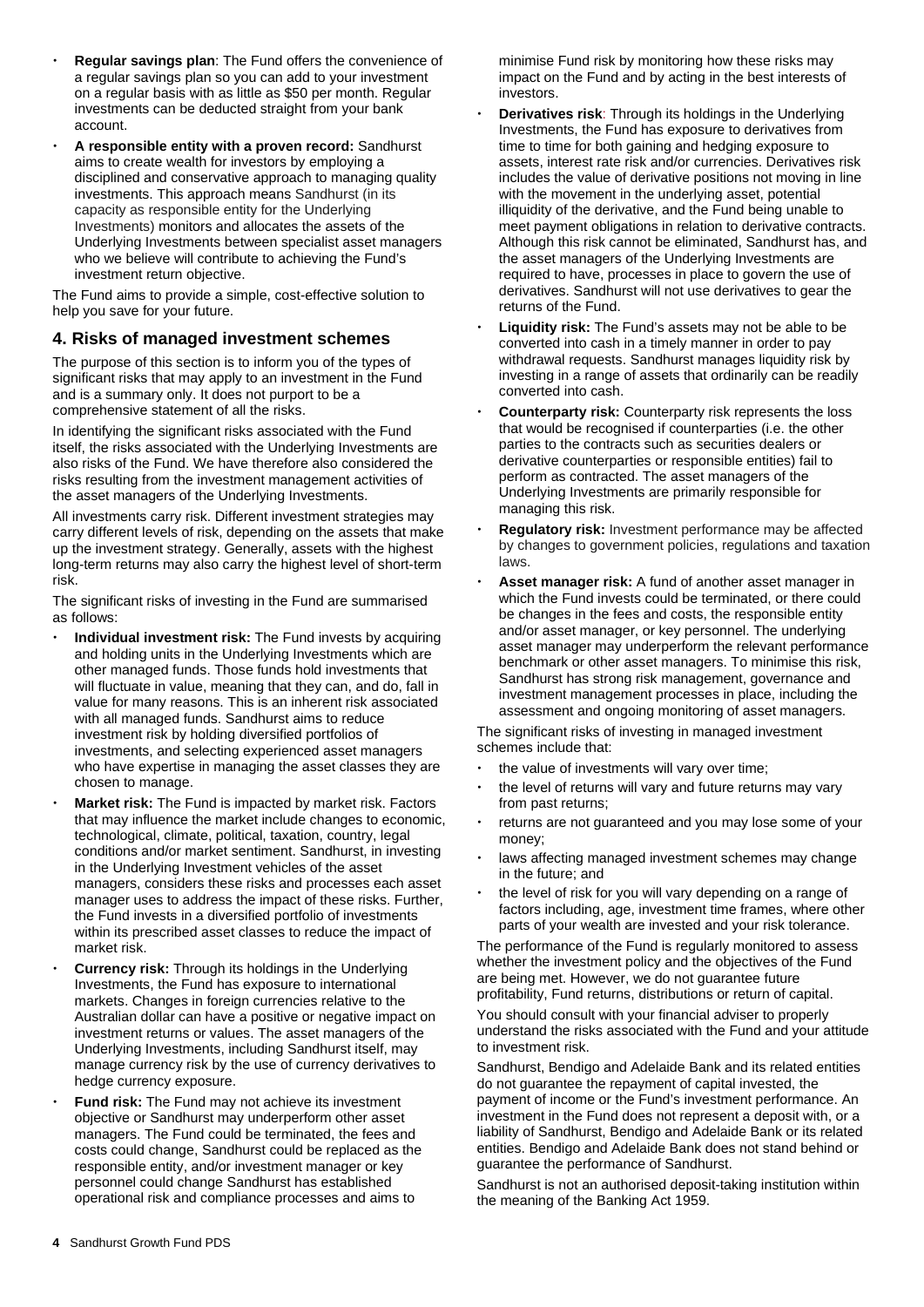## **5. How we invest your money**

The Fund offers a single investment option.

Sandhurst aims to create wealth for investors by providing simple and professionally managed investment opportunities.

Our approach involves investing Fund assets indirectly to gain exposure to diversified investments by investing in the Bendigo Growth Wholesale Fund and the Bendigo Growth Index Fund. The Bendigo Growth Wholesale Fund predominantly uses an active management approach by allocating amounts between specialist asset managers, including Sandhurst itself. The specialist asset managers buy and sell assets based on changing market conditions and their view of fair value. The Bendigo Growth Index Fund predominantly uses an index management approach, by allocating assets to specialist index managers. The specialist index managers seek to track the performance of selected benchmarks for the relevant asset class. Sandhurst generally aims to maintain an even allocation of assets to the Underlying Investments, however proportions may vary depending on market movements and Sandhurst's view of current market conditions.

Further information about these asset managers can be found at [bendigobank.com.au/globalassets/documents/](https://www.bendigobank.com.au/globalassets/documents/wealth/managedfunds/asset-manager-guide.pdf)  [wealth/managedfunds/asset-manager-guide.pdf](https://www.bendigobank.com.au/globalassets/documents/wealth/managedfunds/asset-manager-guide.pdf)

**Warning:** When choosing whether to invest in the Fund, you should consider:

- the likely investment return;
- the risk; and
- your investment timeframe.

**Labour standards, or environmental, social or ethical considerations** 

Sandhurst considers the impact of labour standards and social, environmental and ethical issues (ESG considerations) on the valuation of investments as part of its selection, retention or realisation of investments of the Funds.

Sandhurst does not have a predetermined view of what encompasses an ESG consideration in respect of the Fund. Sandhurst assesses the approach of asset managers or an asset to ESG considerations and the impact this may have on the value of an asset in deciding to invest. Sandhurst relies on however does not independently verify information provided by asset managers or asset consultants. Sandhurst annually reviews investment decisions made by asset managers in deciding whether to retain or realise an investment. Sandhurst does not use specific methodology in respect of how far ESG considerations will be taken into account. Sandhurst only takes into account ESG considerations to the extent that it forms the view that these issues may financially affect the value of a Fund's investments.

## **Sandhurst Growth Fund**

| <b>Investment</b><br>return<br>objective                               | To deliver investment returns after fees in excess of<br>3.5% above inflation over a full market cycle (typically<br>7 to 10 years).                                                                                                                                                                                                                                                                                                |     |     |
|------------------------------------------------------------------------|-------------------------------------------------------------------------------------------------------------------------------------------------------------------------------------------------------------------------------------------------------------------------------------------------------------------------------------------------------------------------------------------------------------------------------------|-----|-----|
| <b>Investment</b><br>strategy                                          | To predominantly invest in the Underlying<br>Investments. The Underlying Investments assets are<br>managed by a selection of expert active and<br>index asset managers, including Sandhurst, that<br>specialise in managing specific asset classes. The<br>Fund's assets have exposure to a variety of asset<br>classes. Through the asset allocation, Sandhurst will<br>seek to meet or exceed the investment return<br>objective. |     |     |
|                                                                        | The Fund invests 80% to 100% of its assets in the<br>Underlying Investments (with the uninvested portion<br>held in cash). The neutral position of the Fund is 80%<br>growth assets and 20% defensive assets. Through its<br>holdings in the Underlying Investments, the strategic<br>asset class allocation range of the Fund is:                                                                                                  |     |     |
|                                                                        |                                                                                                                                                                                                                                                                                                                                                                                                                                     | Min | Max |
| <b>Strategic</b>                                                       | Australian shares                                                                                                                                                                                                                                                                                                                                                                                                                   | 15% | 50% |
| asset class                                                            | International shares                                                                                                                                                                                                                                                                                                                                                                                                                | 20% | 65% |
| allocation                                                             | Property & infrastructure                                                                                                                                                                                                                                                                                                                                                                                                           | 0%  | 22% |
|                                                                        | <b>Fixed interest</b>                                                                                                                                                                                                                                                                                                                                                                                                               | 5%  | 25% |
|                                                                        | Alternatives                                                                                                                                                                                                                                                                                                                                                                                                                        | 0%  | 20% |
|                                                                        | Cash                                                                                                                                                                                                                                                                                                                                                                                                                                | 0%  | 25% |
|                                                                        | In exceptional market conditions the Fund may have<br>asset class allocations outside the stated minimum<br>and maximum for short periods of time.                                                                                                                                                                                                                                                                                  |     |     |
| <b>Minimum</b><br>suggested<br>investment<br>timeframe                 | Recommended for at least a 5 year investment<br>period.                                                                                                                                                                                                                                                                                                                                                                             |     |     |
| <b>Type of</b><br>investor for<br>whom this<br>investment<br>is suited | This Fund is intended to suit an investor primarily<br>seeking long-term capital growth with moderate<br>income from a diversified portfolio of growth assets.<br>Investors should be prepared to accept volatility in the<br>value of their investment over a rolling short term<br>period.                                                                                                                                        |     |     |
| <b>Risk level</b>                                                      | This Fund is considered by Sandhurst to be a medium<br>to high risk investment.                                                                                                                                                                                                                                                                                                                                                     |     |     |
| <b>Changes to</b><br>the Fund                                          | We have the right to terminate the Fund or change<br>the Fund's investment return objective (including<br>without limitation the strategic asset class allocations<br>and investment strategy) and investments (including<br>by switching investments to another asset manager)<br>without providing prior notice to investors. We will<br>inform investors of any material changes to the Fund<br>in accordance with the law.      |     |     |

## **6. Fees and costs**

## **DID YOU KNOW?**

Small differences in both investment performance and fees and costs can have a substantial impact on your long term returns. For example, total annual fees and costs of 2% of your account balance rather than 1% could reduce your final return by up to 20% over a 30 year period (for example, reduce it from \$100,000 to \$80,000).

You should consider whether features such as superior investment performance or the provision of better member services justify higher fees and costs. You may be able to negotiate to pay lower fees. Ask the Fund or your Financial adviser.

## **TO FIND OUT MORE**

If you would like to find out more, or see the impact of the fees based on your own circumstances, the **Australian Securities and Investments Commission** (**ASIC**) Moneysmart website [\(www.moneysmart.gov.au\)](https://moneysmart.gov.au/) has a managed funds fee calculator to help you check out different fee options.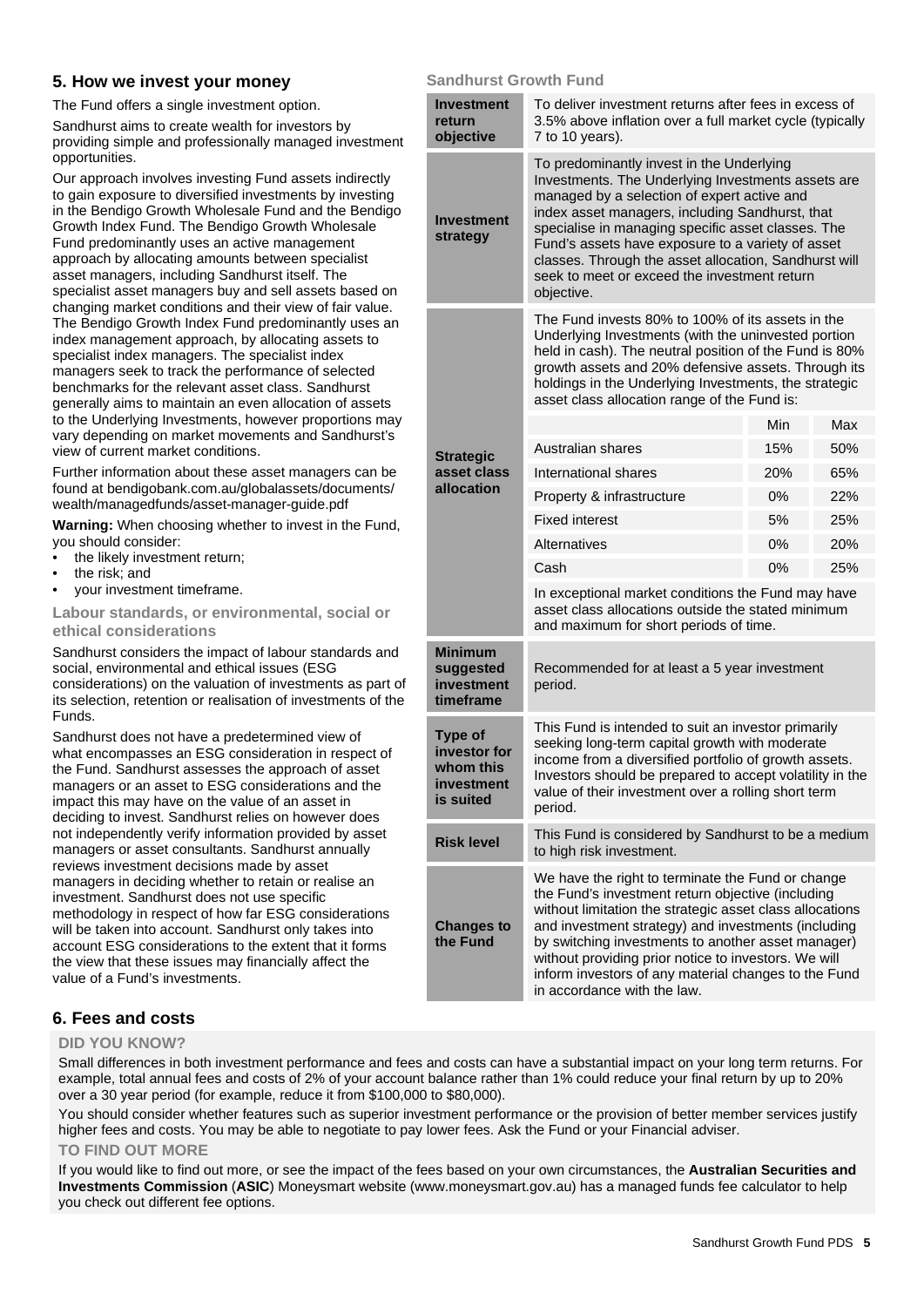The managed funds fee calculator on the ASIC website [\(www.moneysmart.gov.au\)](https://moneysmart.gov.au/) can also be used to calculate the effect of fees and costs on account balances. Taxation information is set out in section 7 of this PDS.

The following table shows the fees and other costs that you may be charged. These fees and costs may be deducted from your money, from the returns on your investment or from the assets of the Fund as a whole. This information can be used to compare costs between different simple managed investment schemes.

You should read all the information about fees and costs because it is important to understand their impact on your investment.

All the fees and costs shown in this section include GST less the applicable reduced input tax credits unless otherwise stated.

**Fees and costs summary** 

| <b>Sandhurst Growth Fund</b>                                                                                                   |                                         |                                                                                                                                                                                                                                                                                                                                                                                                                                    |
|--------------------------------------------------------------------------------------------------------------------------------|-----------------------------------------|------------------------------------------------------------------------------------------------------------------------------------------------------------------------------------------------------------------------------------------------------------------------------------------------------------------------------------------------------------------------------------------------------------------------------------|
| Type of fee or cost                                                                                                            | <b>Amount</b>                           | How and when paid                                                                                                                                                                                                                                                                                                                                                                                                                  |
| Ongoing annual fees and costs                                                                                                  |                                         |                                                                                                                                                                                                                                                                                                                                                                                                                                    |
| Management fees and costs*<br>The fees and costs for managing<br>your investment                                               | 1.46% p.a.                              | The Fund's management fee is 1.46% p.a. and is calculated on the<br>Fund's net asset value, accrued daily and paid quarterly in arrears to<br>Sandhurst from the Fund's assets as a whole.<br>Management fees and costs include indirect costs of 0.00% p.a.<br>which are paid when they arise.<br>The Fund's management fees and costs are recovered from the Fund<br>and are not directly deducted from your investment account. |
| Performance fees<br>Amounts deducted from your<br>investment in relation to the<br>performance of the product                  | 0.00% p.a.                              | Sandhurst does not charge a performance fee for managing the Fund.                                                                                                                                                                                                                                                                                                                                                                 |
| Transaction costs<br>The costs incurred by the scheme<br>when buying or selling assets                                         | $0.00\%$ p.a.                           | Transaction costs are paid as and when they are incurred by the Fund<br>by a deduction from the Fund. Transaction costs are also incurred by<br>an interposed vehicle in which the Fund has invested and those costs<br>reduce the value of the Fund's investment in that interposed vehicle.<br>These transaction costs are not directly deducted from your<br>investment account.                                                |
|                                                                                                                                |                                         | Member activity related fees and costs (fees for services or when your money moves in or out of the scheme)^                                                                                                                                                                                                                                                                                                                       |
| Establishment fee<br>The fee to open your investment                                                                           | Nil                                     | Not applicable                                                                                                                                                                                                                                                                                                                                                                                                                     |
| Contribution fee<br>The fee on each amount<br>contributed to your investment                                                   | Nil                                     | Not applicable                                                                                                                                                                                                                                                                                                                                                                                                                     |
| Buy-sell spread#<br>An amount deducted from your<br>investment representing costs<br>incurred in transactions by the<br>scheme | Buy spread: 0.15%<br>Sell spread: 0.15% | The buy spread applies to each application in the Fund and is<br>deducted from your investment amount upon application. The sell<br>spread applies to each withdrawal and is deducted from your<br>investment amount upon withdrawal.                                                                                                                                                                                              |
| Withdrawal fee<br>The fee on each amount you take<br>out of your investment                                                    | Nil                                     | Not applicable                                                                                                                                                                                                                                                                                                                                                                                                                     |
| Exit fee<br>The fee to close your investment                                                                                   | Nil                                     | Not applicable                                                                                                                                                                                                                                                                                                                                                                                                                     |
| Switching fee<br>The fee for changing investment<br>options                                                                    | Nil                                     | Not applicable                                                                                                                                                                                                                                                                                                                                                                                                                     |

\* The amount of this fee can be negotiated. See "Differential fee arrangements" under the heading "Additional explanation of fees and costs" in the Reference Guide for more information.

^ These fees do not include amounts payable to a financial adviser. See "Advice fee" under the heading "Additional explanation of fees and costs" in the Reference Guide for more information.

# These spreads can increase materially in stressed market conditions. See "Investor buy/sell spread" under the heading "Additional explanation of fees and costs" in the Reference Guide for more information.

**Warning:** Additional fees may be paid to a financial adviser if a financial adviser is consulted. Please refer to the Statement of Advice in which details of the fees are set out.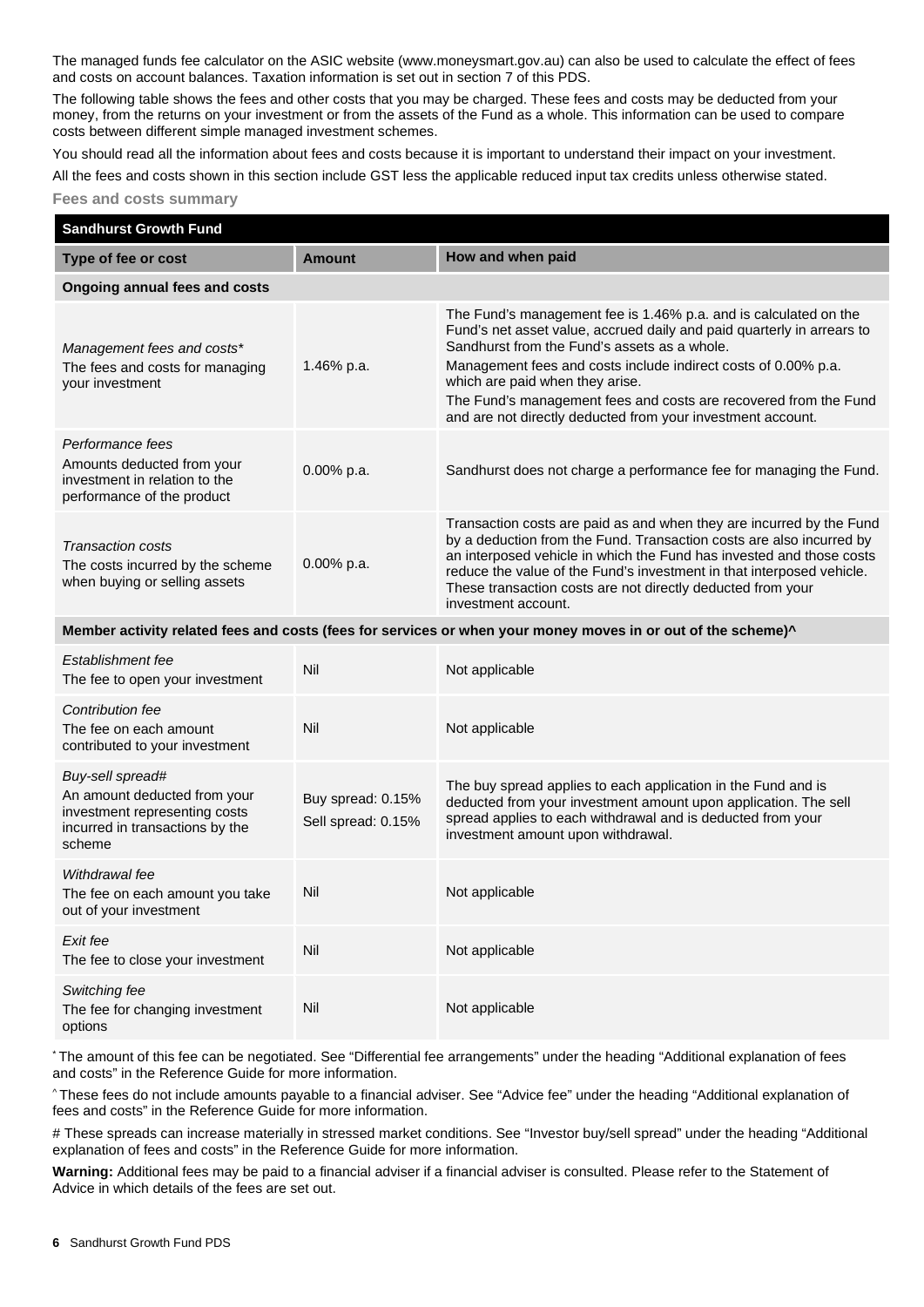## **Example of annual fees and costs for the Fund**

The following table gives an example of how the fees and costs for the Fund can affect your investment over a one-year period. You should use this table to compare the Fund with other managed investment products.

| <b>EXAMPLE:</b><br>Sandhurst<br><b>Growth Fund</b> | <b>BALANCE OF \$50,000 WITH A</b><br><b>CONTRIBUTION OF \$5,000 DURING YEAR</b> |                                                                                                                                                                                              |
|----------------------------------------------------|---------------------------------------------------------------------------------|----------------------------------------------------------------------------------------------------------------------------------------------------------------------------------------------|
| Contribution<br>Fees                               | Nil                                                                             | For every additional \$5,000<br>you put in, you will be charged<br>\$0.                                                                                                                      |
| <b>PLUS</b><br>Management<br>Fees and<br>Costs     | 1.46% p.a.                                                                      | And, for every \$50,000 you<br>have in the Sandhurst Growth<br>Fund, you will be charged or<br>have deducted from your<br>investment \$730 each year.                                        |
| <b>PLUS</b><br>Performance<br>Fees                 | 0.00% p.a.                                                                      | And, you will be charged or<br>have deducted from your<br>investment \$0 in performance<br>fees each year.                                                                                   |
| <b>PLUS</b><br>Transaction<br>Costs                | $0.00\%$ p.a.                                                                   | And, you will be charged or<br>have deducted from your<br>investment \$0 in transaction<br>costs.                                                                                            |
| <b>EQUALS</b><br>Cost of<br>Sandhurst              |                                                                                 | If you had an investment of<br>\$50,000 at the beginning of<br>the year and you put in an<br>additional \$5,000 during that<br>year, you would be charged<br>fees and costs in the range of: |
| Growth Fund                                        |                                                                                 | \$730 to \$803                                                                                                                                                                               |
|                                                    |                                                                                 | What it costs you will<br>depend on the fees you<br>negotiate.                                                                                                                               |

## **Additional explanation of fees and costs**

## **Management fees and costs**

Management fees and costs are incurred in managing the Fund, comprising the management fee paid to Sandhurst as responsible entity for administering the Fund, other investment-related expenses and reimbursements in relation to the Fund, amounts paid or payable for investing in the assets of the Fund, and indirect costs (excluding any transaction costs and performance fees, if any). Indirect costs are based on the actual costs of the past financial year.

Indirect costs are any amounts that directly or indirectly reduce the returns on the units that is paid from, or reduce the amount or value of, the income or assets of the Fund (including an underlying investment of the Fund).

The Fund's Constitution allows Sandhurst to pay or recover, from the Fund, all costs, charges, expenses and outgoings reasonably and properly incurred by Sandhurst in the proper performance of its duties in administering the Fund. These are included as part of the indirect costs of the Fund.

Management fees and costs are based on the latest available information as at the date of this PDS. Management fees and costs may increase or decrease over time depending on the amounts comprising the management costs described above.

#### **Performance fees**

A performance fee is an amount paid or payable, calculated by reference to the performance of the Fund and interposed vehicles in which the Fund invests, whether from income or capital appreciation (realised or unrealised). As at the date of this PDS, Sandhurst does not charge a performance fee for managing the Fund.

The performance fees set out above in the Fees and cost summary have been calculated by reference to the average performance fees over a previous period, except where the Fund or the relevant interposed vehicle was first offered in the current financial year, in which case a reasonable estimate of the performance fees was used in the calculation.

## **Transaction costs**

Transaction costs are incurred when acquiring and disposing of certain assets. These costs may include clearing costs, brokerage, stamp duty and buy/sell spreads charged by us or charged to us by asset managers we engage. The amount of total gross transaction costs is 0.07% p.a. The transaction costs shown in the 'Fees and costs summary' are shown net of any amount recovered by the buy/sell spread charged by Sandhurst as set out in the 'Fees and costs summary'.

## **Changes to fees and costs**

Fees and costs can be changed at any time by Sandhurst in accordance with the Fund's Constitution without your consent. If fees payable to Sandhurst increase, you will be given 30 days' prior notice. Other costs may change at any time without prior notice to you.

## **Tax**

For information about tax, please see section 7 "How managed investment schemes are taxed".



 You should read the important information about 'Fees and costs' before making a decision. Go to section 2 of the Reference Guide at [bendigobank.com.au/managedfundsf](https://bendigobank.com.au/managedfundsforms)orms The material relating to the 'Fees and costs' may change between the time when you read this Statement and the day when you acquire the product.

## **7. How managed investment schemes are taxed**

**Warning:** Investing in a registered managed investment scheme is likely to have tax consequences. The Australian taxation system is complex and individual investors have different circumstances. Persons are strongly advised to seek professional tax advice.

In summary, when investing in the Fund, investors should note that:

- Registered managed investment schemes generally do not pay tax on behalf of investors.
- Investors will be assessed for tax on income and capital gains generated by the Fund in the year to which their entitlement relates, irrespective of whether the income is reinvested or the income payment occurs at a later date.
- Tax components of Fund distributions will be allocated to investors on a fair and reasonable basis.
- The Fund will pass through the investors' share of any tax credits received during the year.
- The Fund has made a 'capital election' under the tax regime for Managed Investment Trusts (MIT) and it continues to be an eligible MIT.
- Investors may be liable for tax on capital gains realised on the sale of units in the Fund, either by withdrawal, switch or transfer.